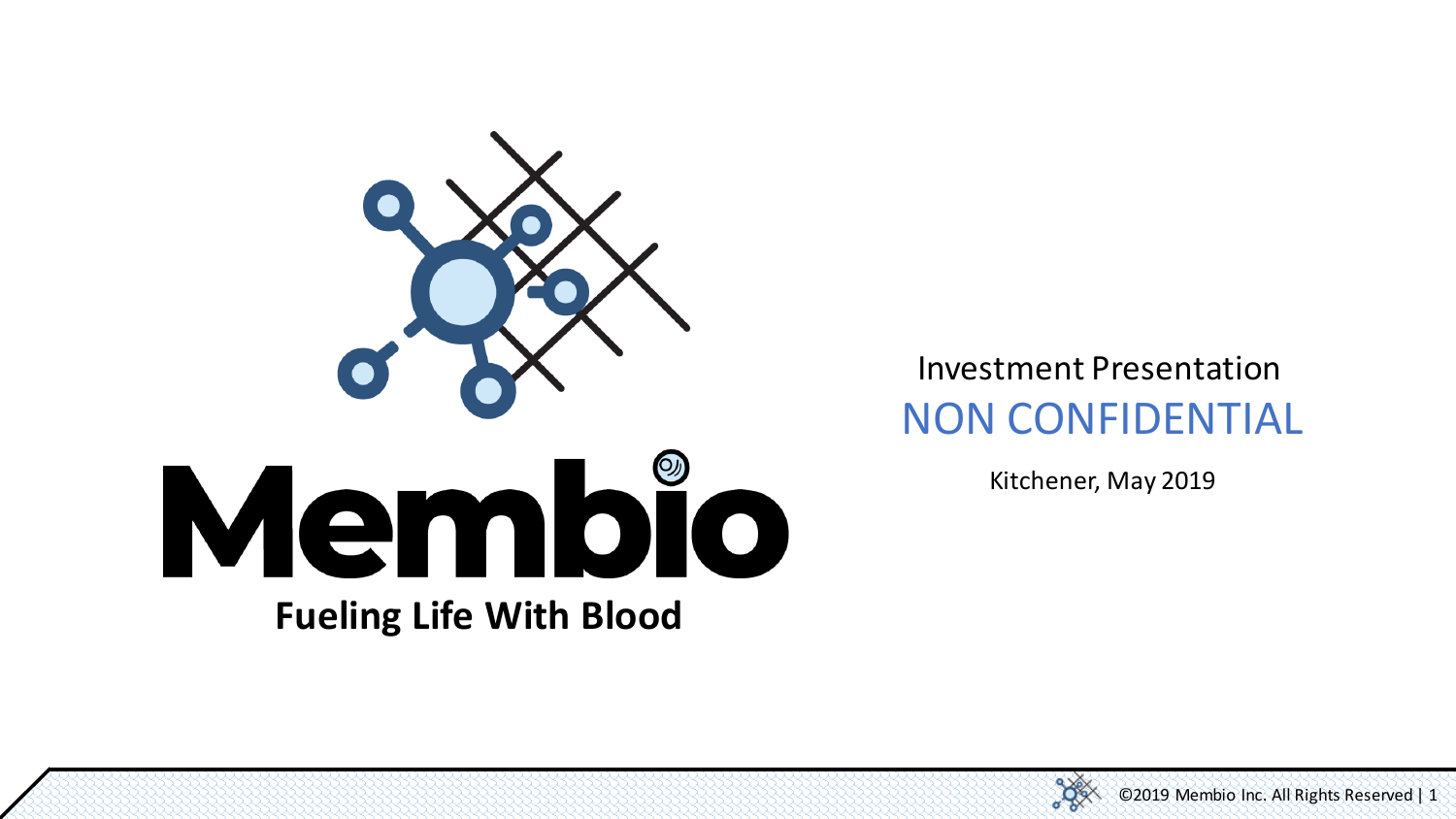## **Who we are Funded by**



Membio is a start-up company based out of the University of Waterloo linked incubator Velocity Garage.

#### **Mission**

Ensure the world has a sufficient supply of safe blood.

#### **Technology**



By manufacturing blood we can address the acute worldwide blood shortage. We are developing proprietary technology to do that at  $1/10^{th}$  the cost of current methods.



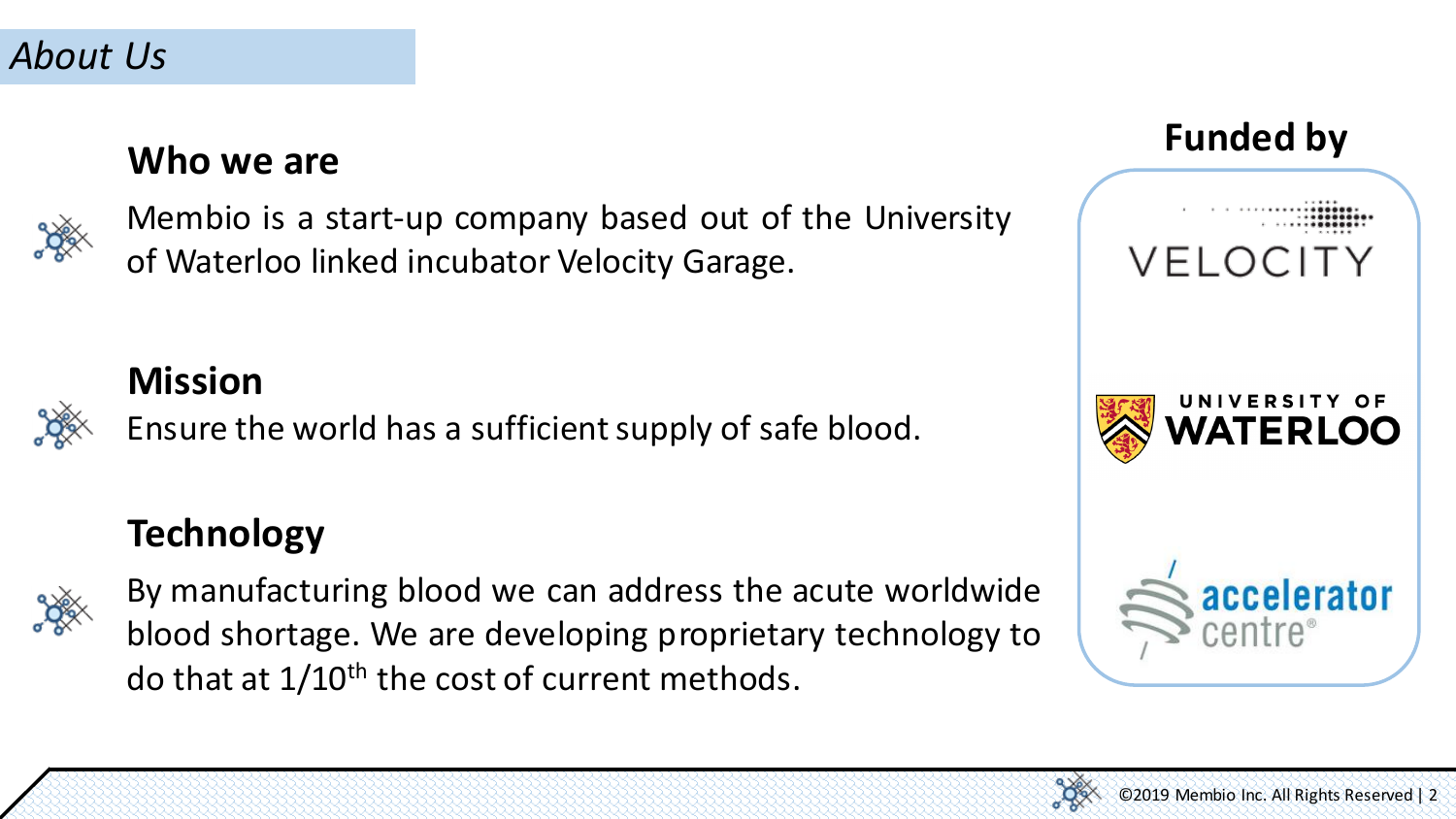*A reliable blood supply is an essential part of any healthcare system. Despite the ubiquity of this critical resource, there has never been enough supply to meet the ever-increasing demand.* 

| <b>Supply Shortage</b>    | <b>Safety Concerns</b>        | <b>Unprofitable</b>     |
|---------------------------|-------------------------------|-------------------------|
| <b>Supply Meets Under</b> | <b>Every Donation Must Be</b> | 90% of Blood Centers in |
| 40% of Demand             | Screened                      | <b>USA Lose Money</b>   |

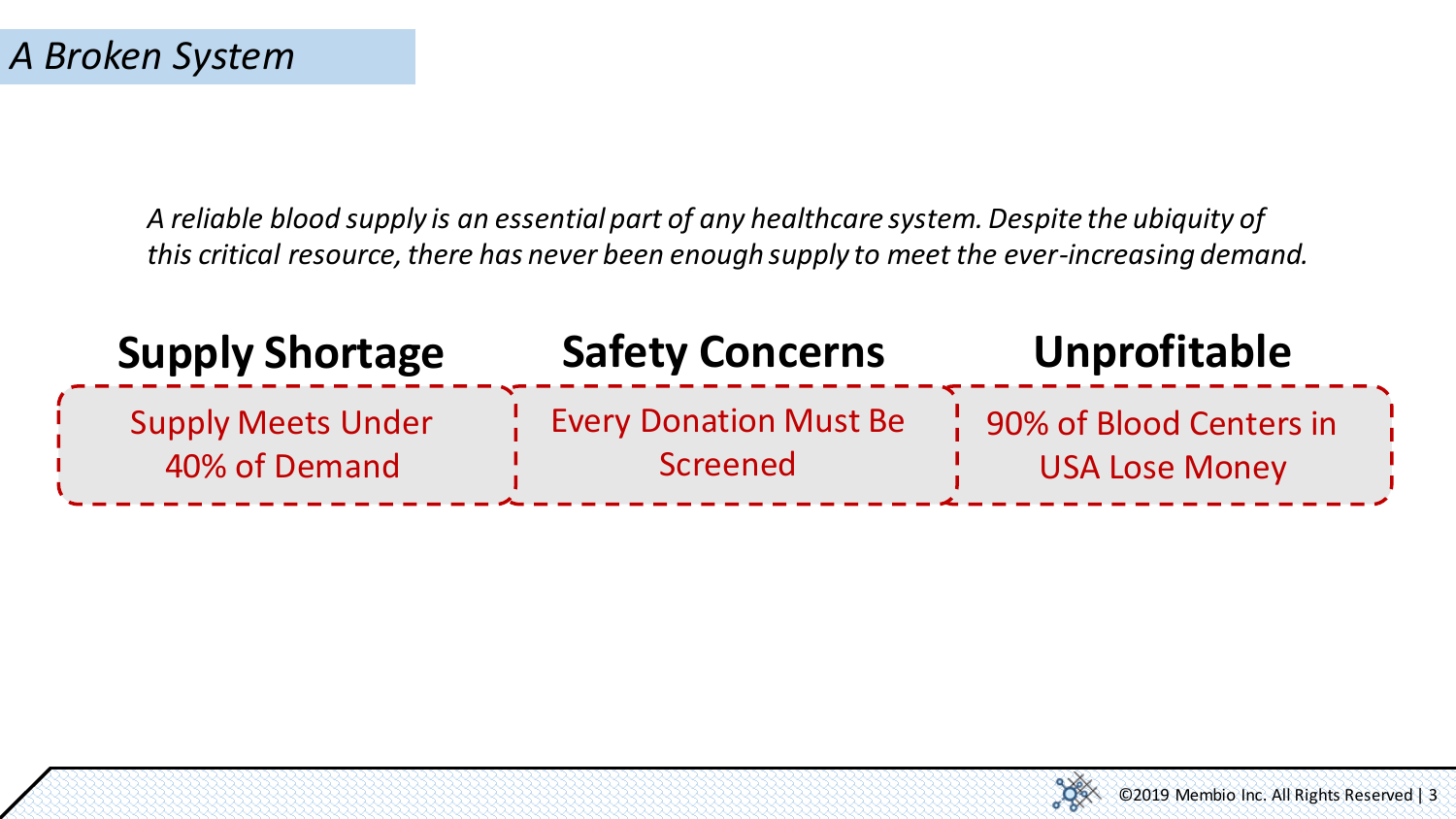### **We Cost-Effectively Manufacture Blood Outside the Body.**



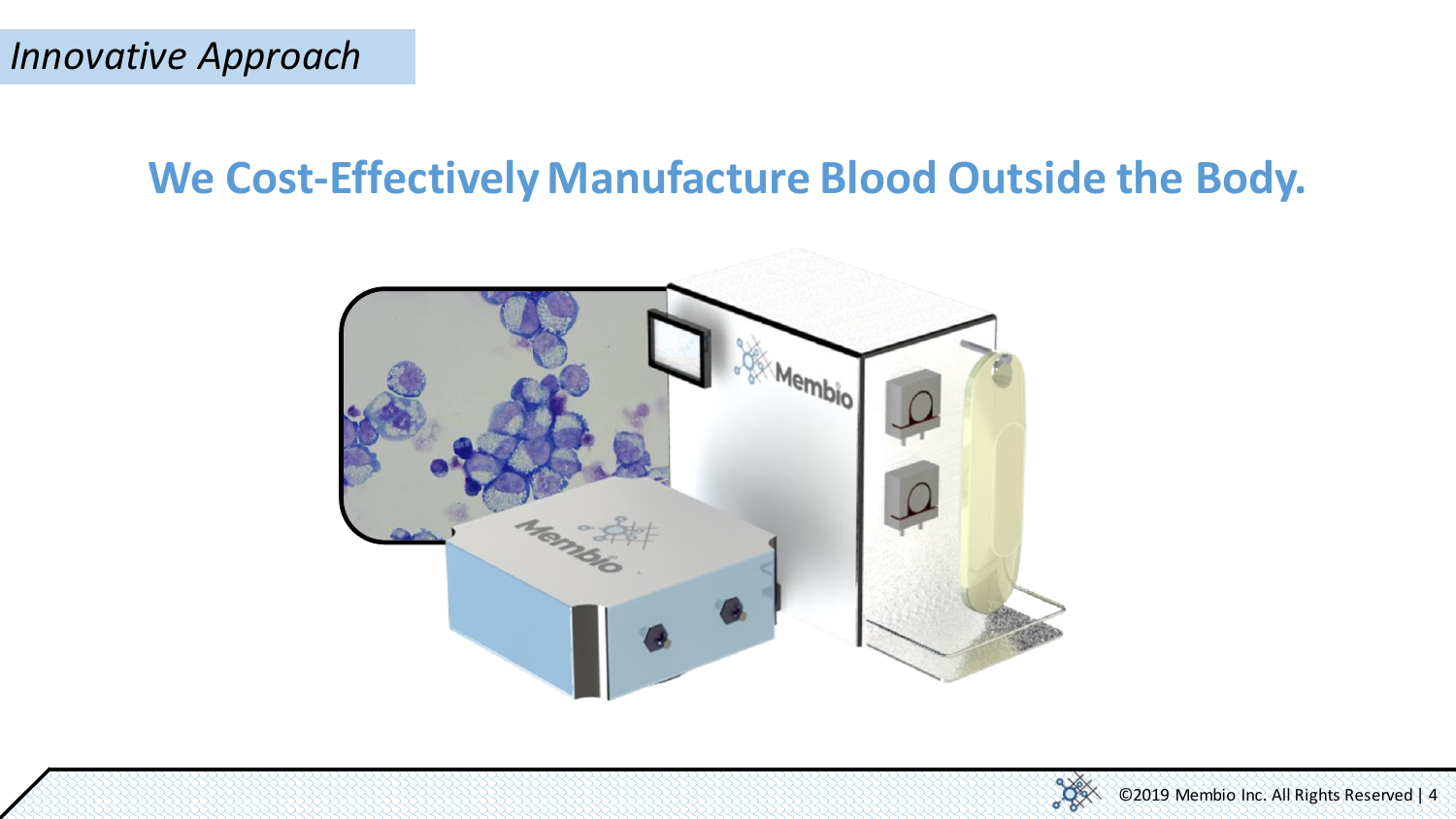#### Immortalized Cells Committed to Erythropoiesis Pathway



#### Significantly Cheaper Manufacturing Proprietary Technology



## **Unlimited Supply of O- Blood**

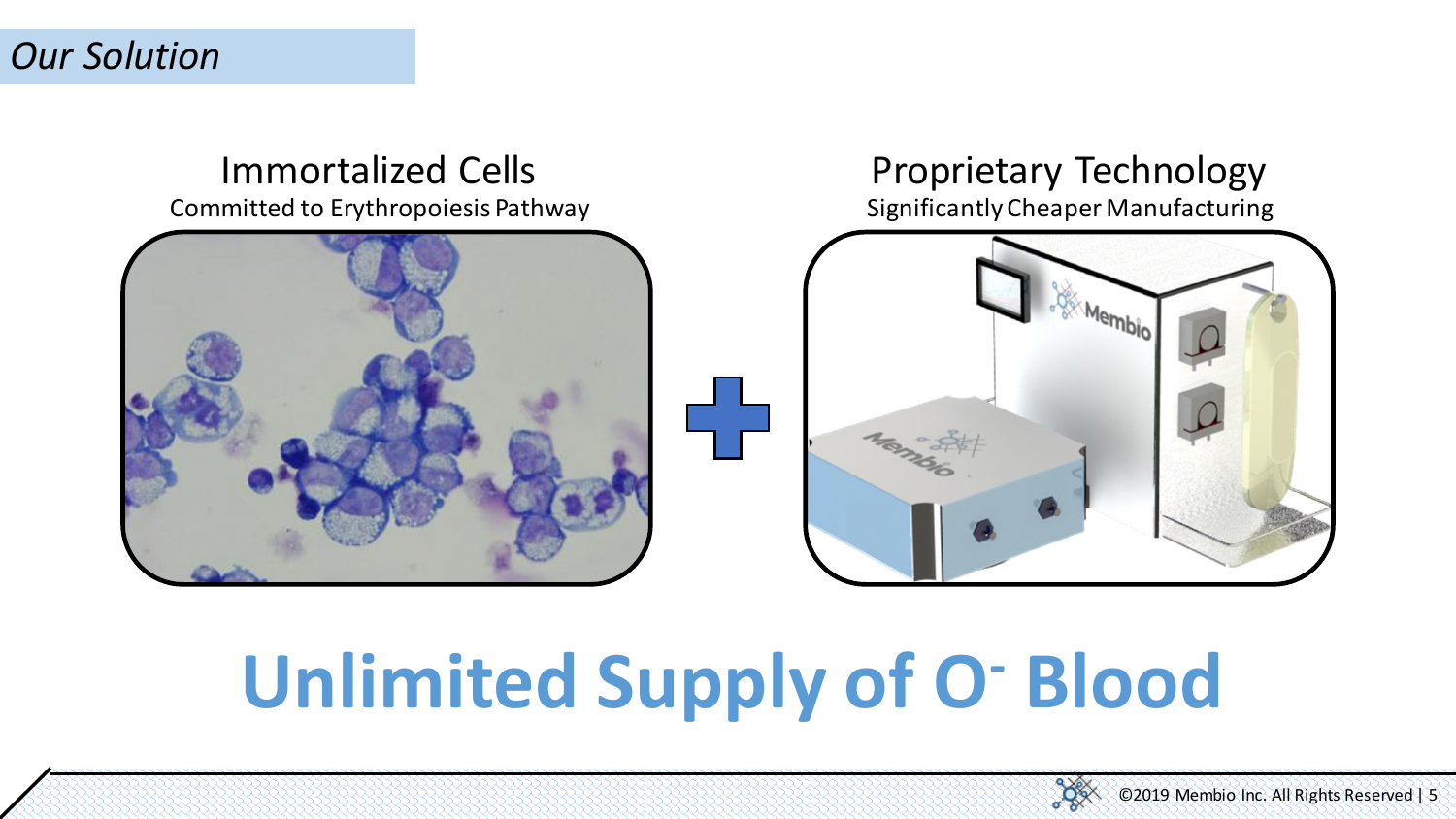#### *Immortalized Cells*



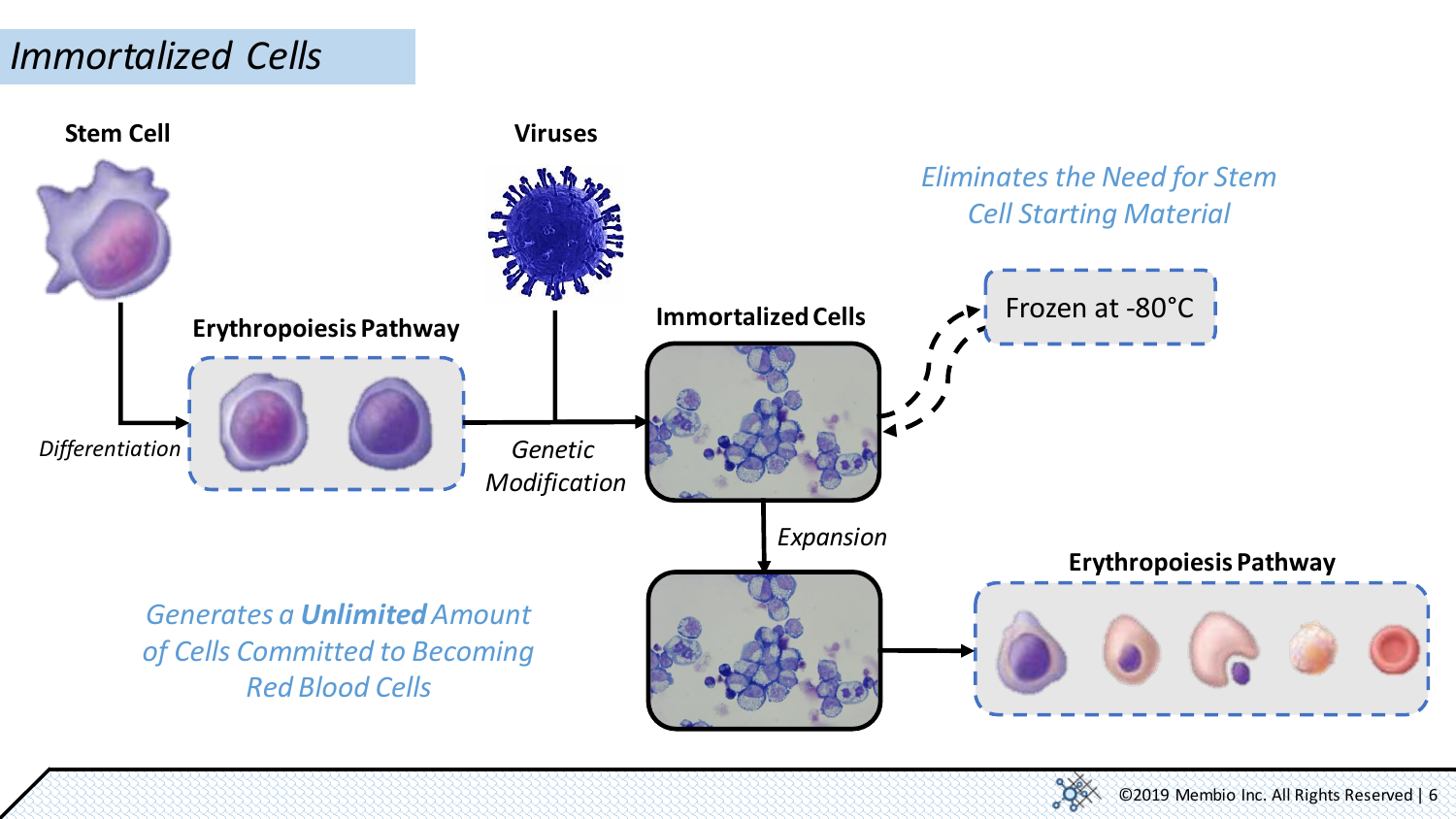#### *Our Advantage*

#### *Single-Use Bioreactors*

#### **Perfusion System** *\*Patent Pending*

Unlocks unprecedented cell densities by delivering all essential nutrients to every cell regardless of volume.

#### **Polymer Coating** *\*Patent Pending*

Modifies the microenvironment to promote cell growth and product harvest.

*Control System*

#### **Digital Twin**

Creates a real-time 3-D rendering of the bioreactor environment.

#### **Al Control System**

Automatically modifies the process to guarantee optimal conditions.

> Allows for **Cost-Effective**  Manufacturing on an Industrial Scale



Membio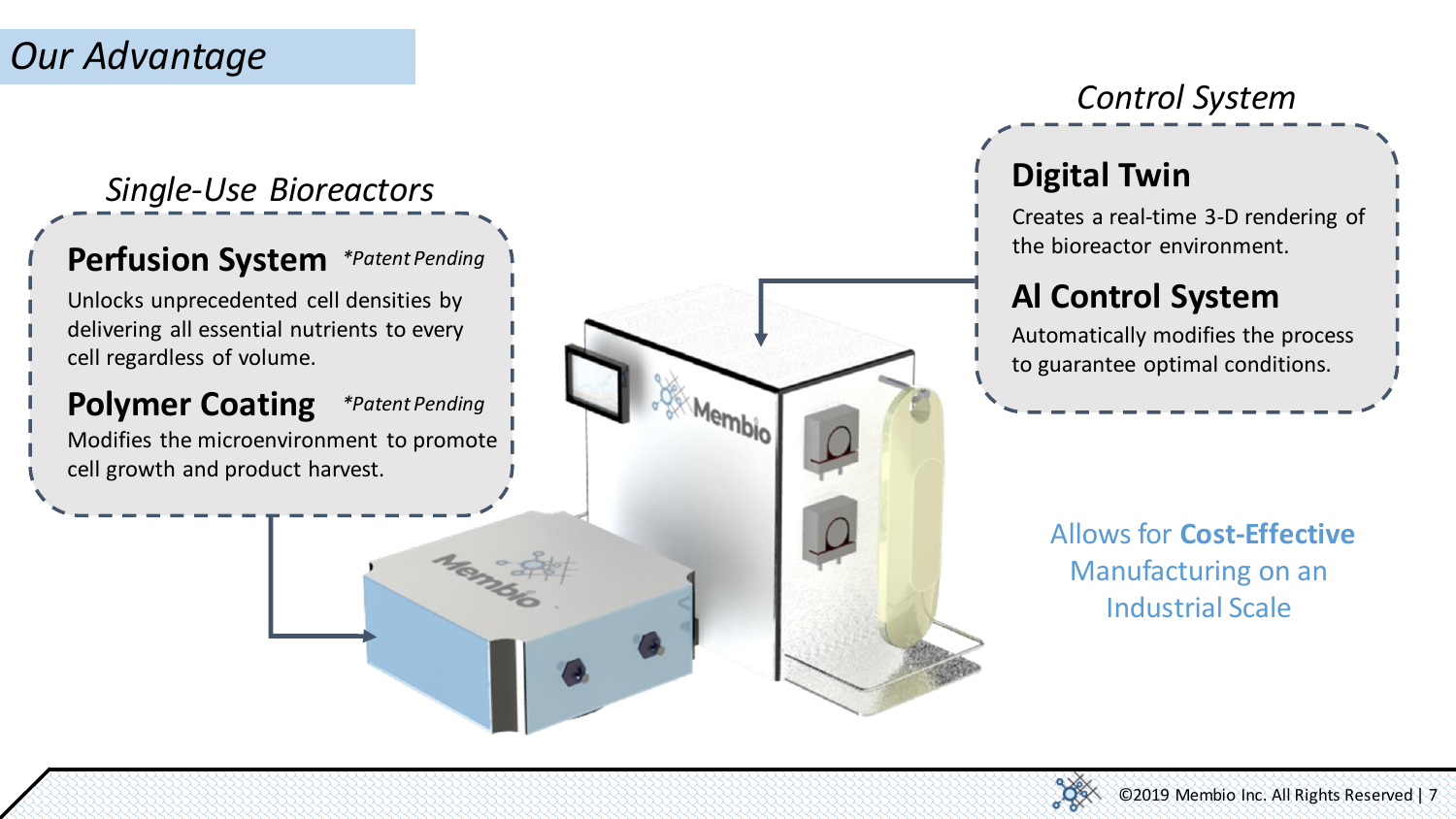*Our innovative approach of manufacturing blood will eliminate blood supply shortages and unsafe transfusions while effectively disrupting a fundamental element of every healthcare system.*



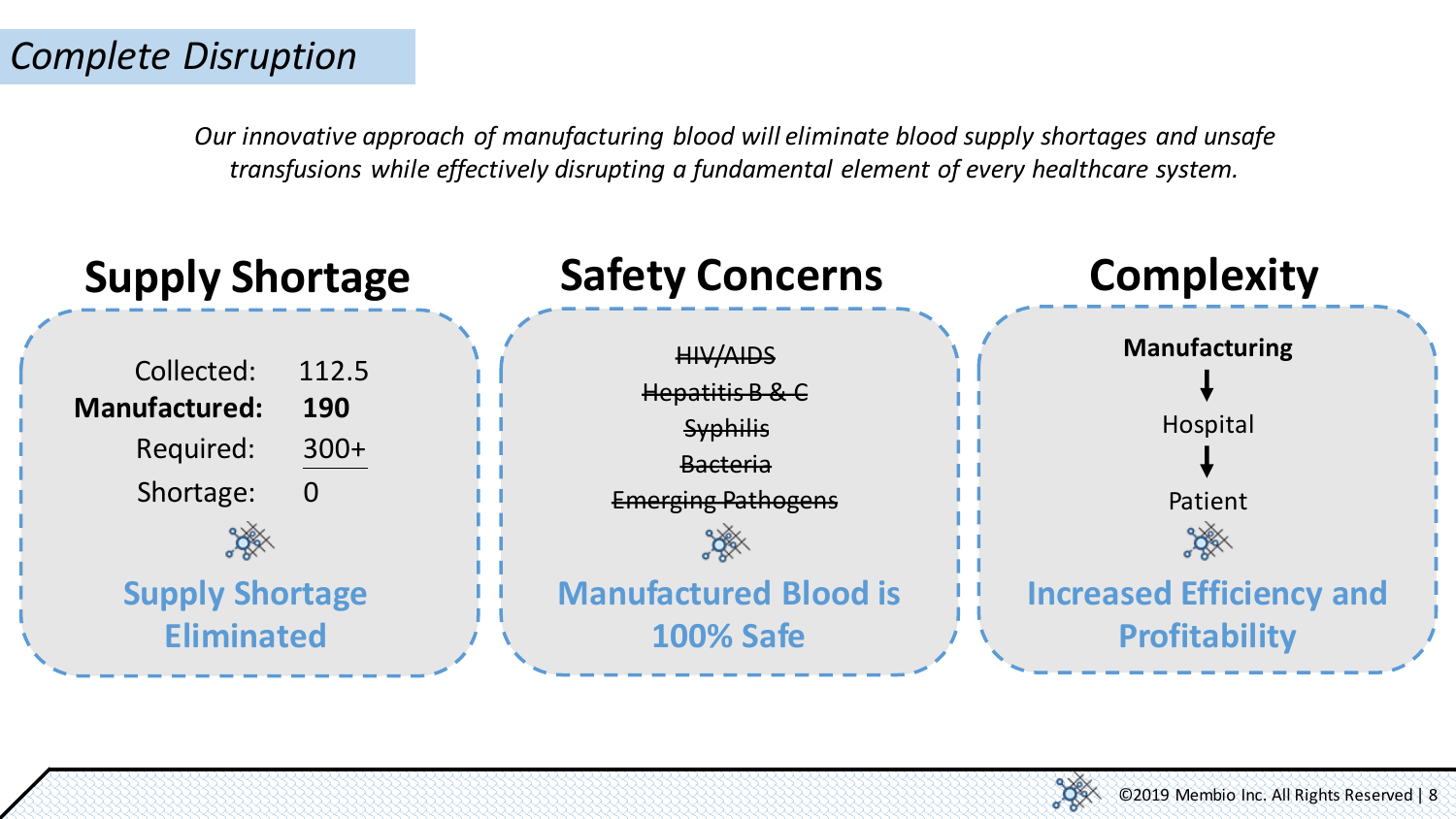







## **Military Healthcare International Aid**

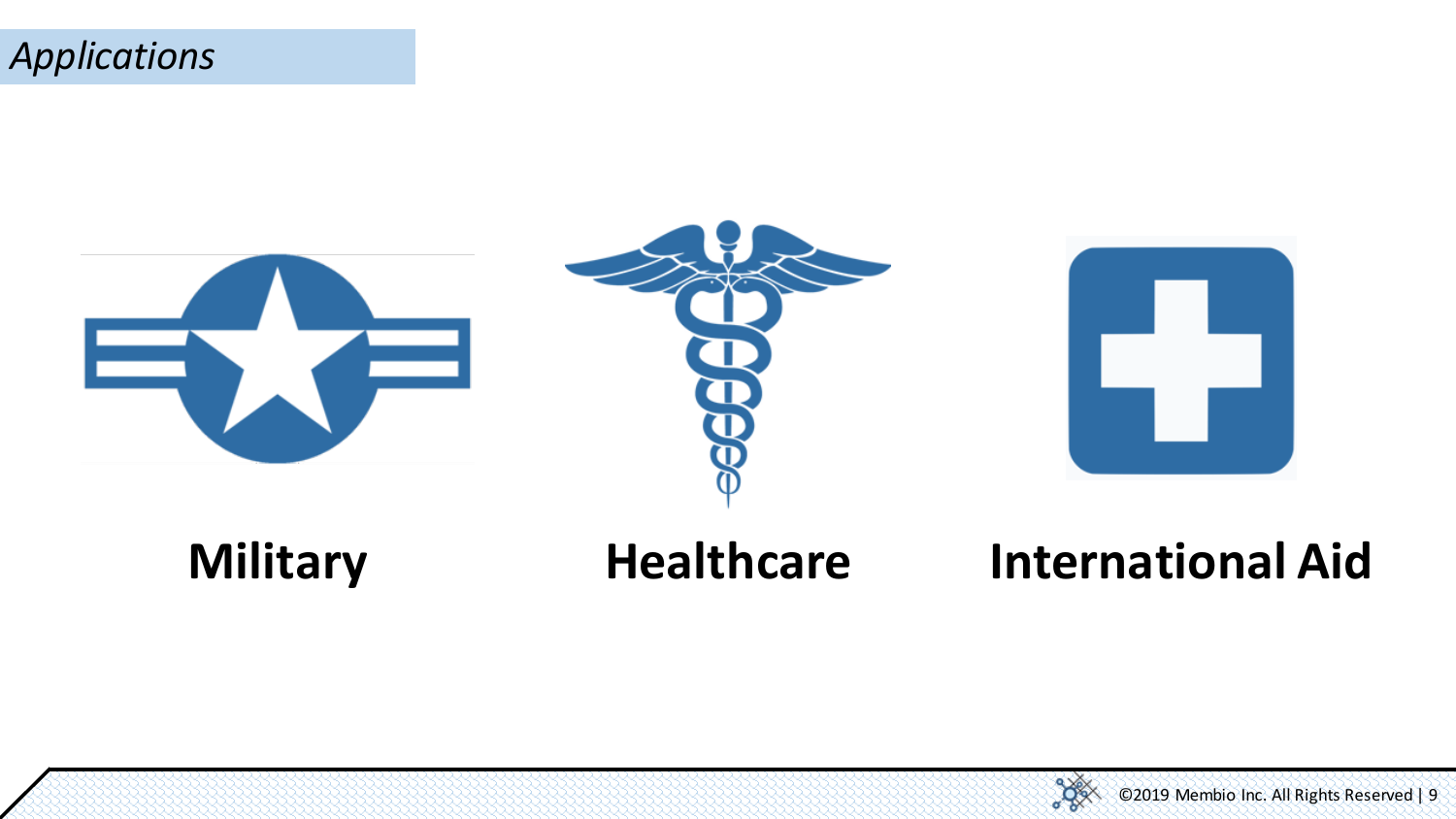#### **Blood has Over 600 Markers Belonging to 30+ Groups**



# < 1% of Population can be Donors Extremely Limited Supply **Greater Need and Price**

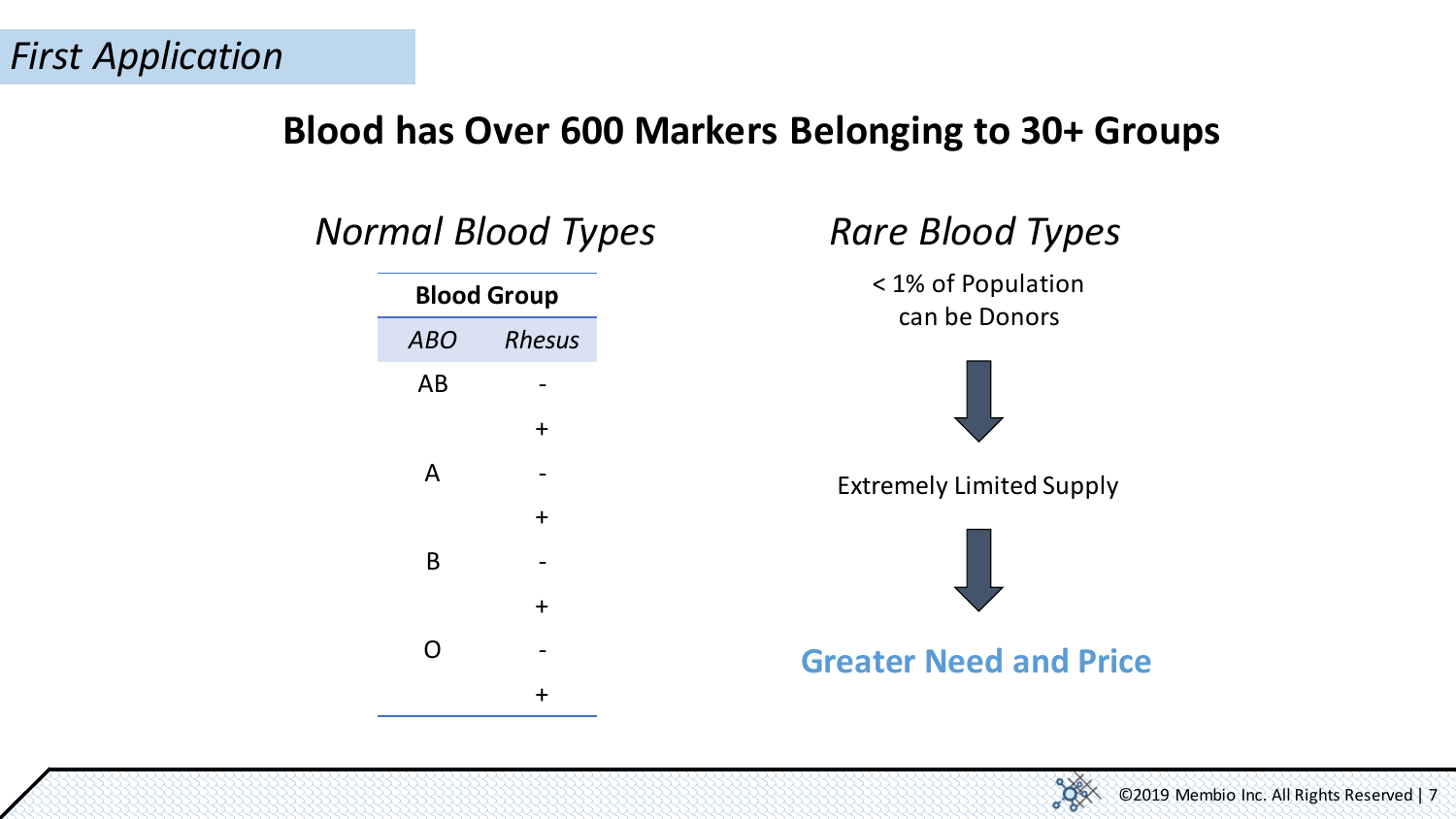Average Price: \$334 USD/Unit Global Demand: 300,000,000 Units **Market Size: \$100 Billion**

> Unmet Market Size **\$62.5 Billion**

#### **Red Blood Cells Rare Blood Types**

Average Price: \$750 USD/Unit Demand: 900,000 Units

> Market Size **\$675 Million**

#### **Revenue Streams**

*Primary* Recurring Sales of O- Blood Units

#### *Secondary*

Sales and Licensing of Manufacturing Platform

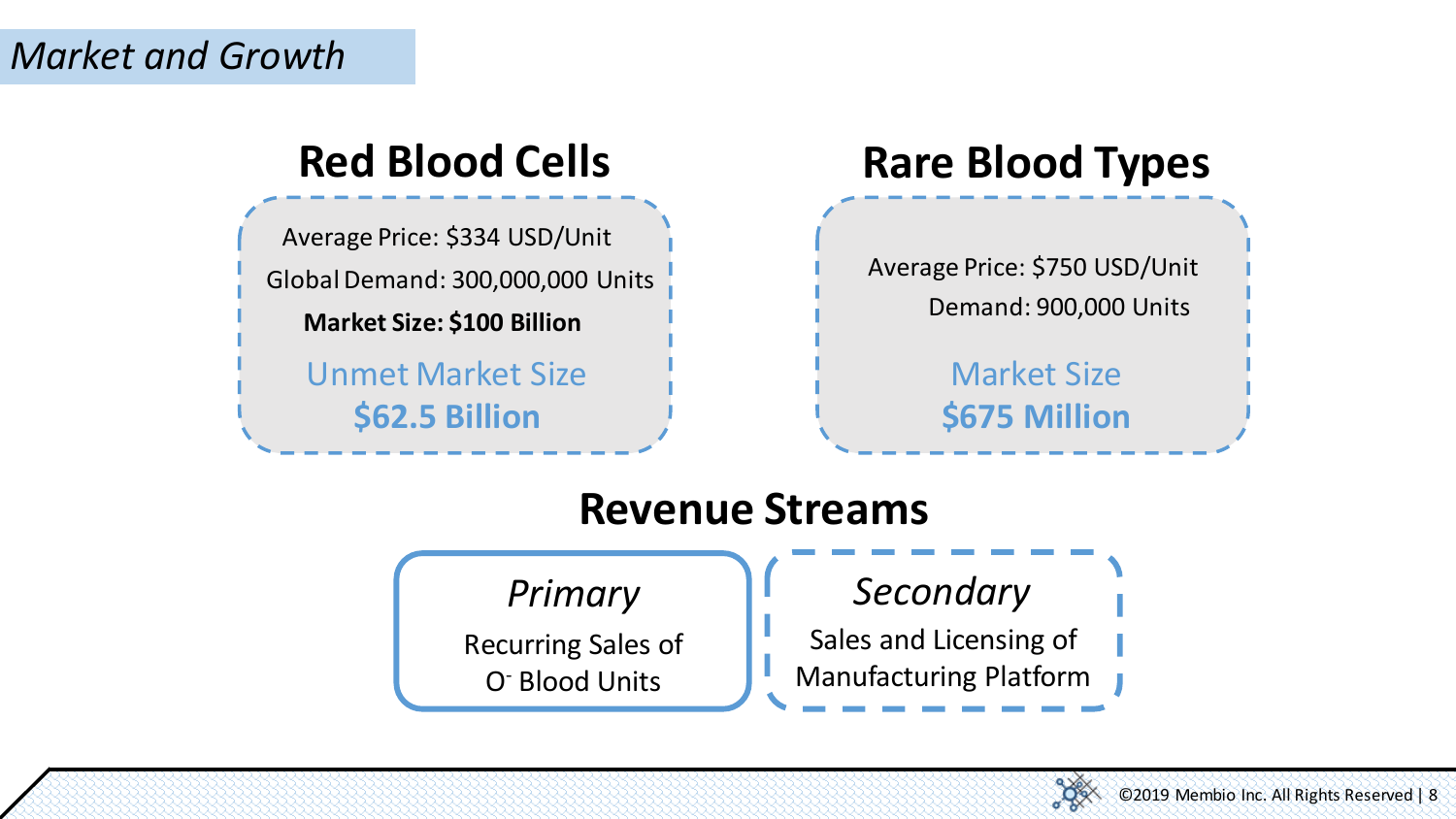#### **Manufacturing Technology**



#### **Cell Line and Blood Product**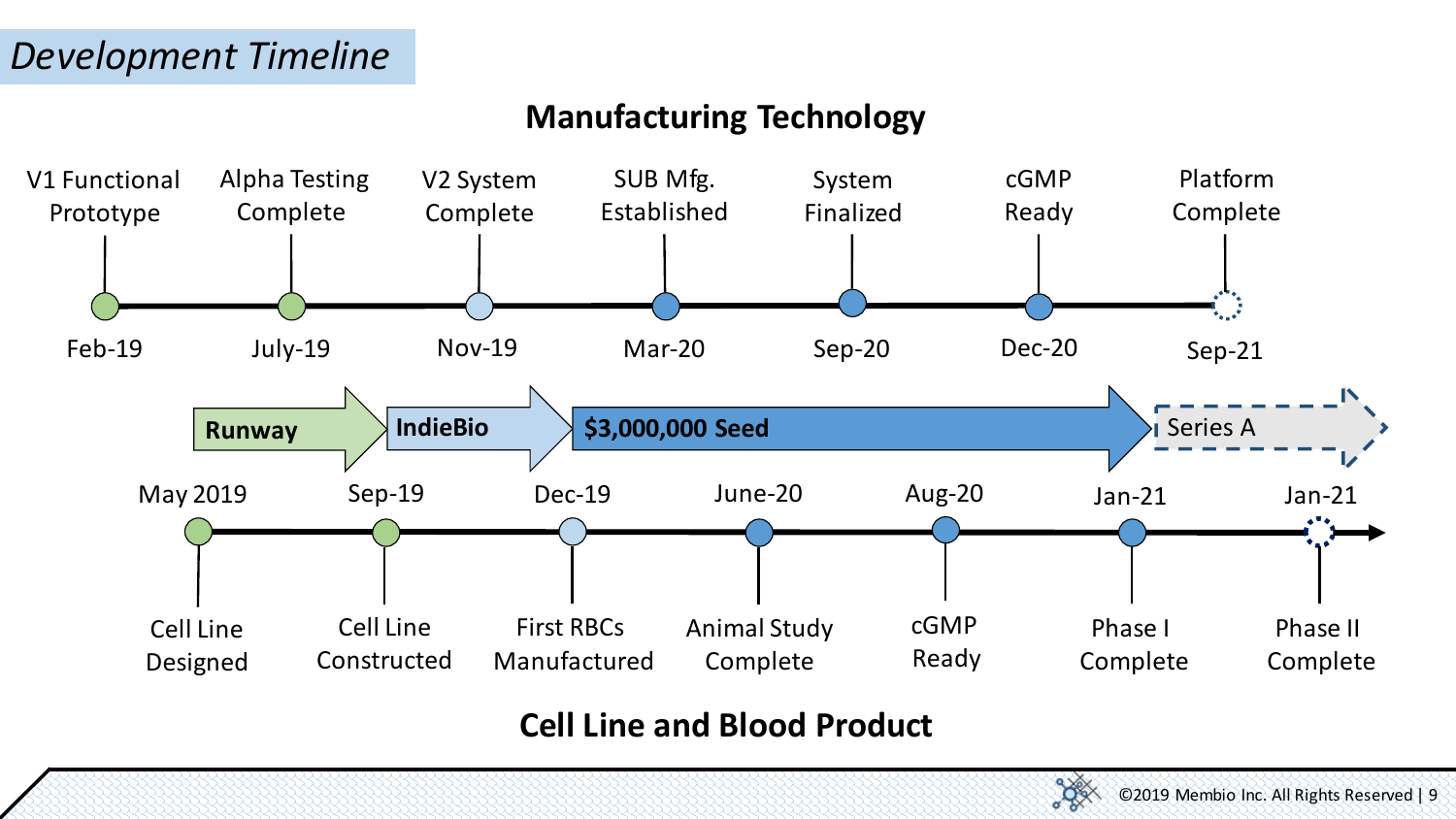#### *Our Team*



#### **Krzysztof Szablewski**

Cell Culture Scientist *MSc. Medical Science BSc. Biology*

#### **Shane Kilpatrick**

Founder & CEO *Master's of Business (MBET) MASc. Chem Eng BSc. Biology*



#### **Murtaza Bahrainwala** Lead Hardware Engineer BSc. Bio Eng (Mechatronics)

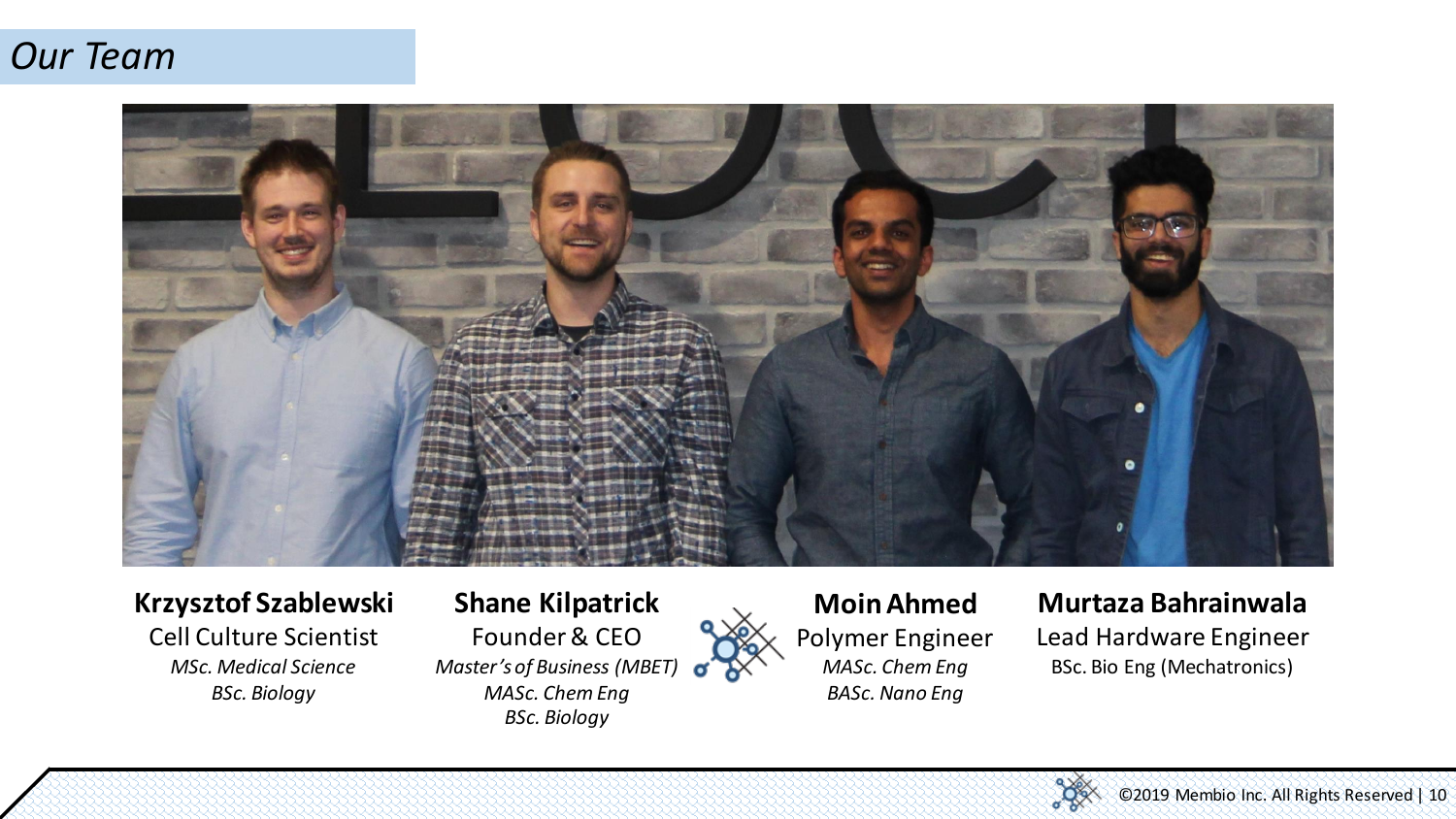#### *Advisors*



**Scott Pundsack** Senior Counsel at BLG *IP and Manufacturing*



**David Simakov** *PhD* Assistant Professor at UW *Modeling and Process Control*



**Adrien Côté** *PhD* Science Lead at Velocity *Chemistry and Polymers*



**Jay Shah** Director of Velocity *Finance and Strategy*





*Regulatory Compliance Hematology*